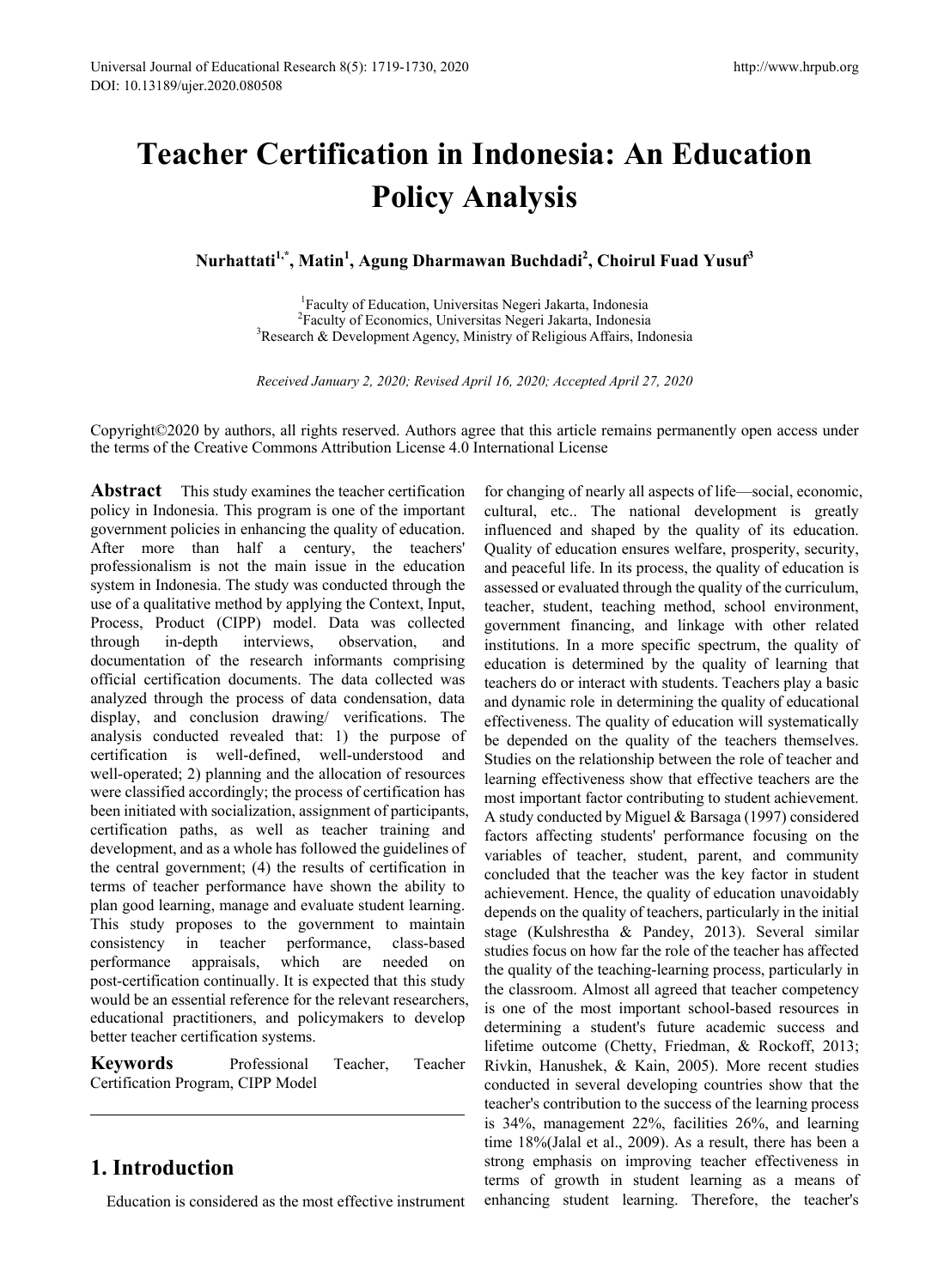contribution is the highest and the most. These conditions require professional teachers who have sufficient competencies standard, at least consisting of high commitment, knowledge, and skills both for teaching and organizing the classroom. Without adequate professional competencies, teachers become unable to carry out their duties adequately. It is in line with the argument that Teachers' effectiveness appears strongly related to the preparation they have received for teaching. Hence, the higher quality of teachers, the higher quality of teaching, and the higher the quality of teaching, the higher the quality of education. Above all, whatever its condition, high quality of education needs professionally qualified teachers. What means by the professional teacher is a teacher who has: 1) personal maturity, confidence, trustworthiness, and respect for others; 2) analytical and conceptual thinking skills; 3) planning and expectation abilities, initiatives, and continual improvement; 4) has leadership skills such as flexibility, managing students accountability and love learning; and 5) relationships with others such as working in teams and understanding others (Maister, 1997). In accordance with Indonesia Law Number 14 of 2005 concerning Teachers and Lecturers, describes professional teachers as having: (1) talent, interest, calling, and idealism; (2) commitment to improve the quality of education, faith, piety, and noble character; (3) academic qualifications and educational background according to the field of work; (4) competencies required are in accordance with the field of work; (5) responsibility for carrying out professional tasks; (6) obtain an income determined in accordance with work performance; (7) the opportunity to develop professionalism in a sustainable manner by lifelong learning; (8) guarantee of legal protection in carrying out professional duties; and (9) professional organizations that have the authority to regulate matters related to the professionalism of teachers(Undang Undang Republik Indonesia No 14 Tentang Guru dan Dosen, 2005). The professionalism of teachers in their praxis is at least proven by two things. First, ownership of academic qualifications, minimum educational background level S-1 (undergraduate) or D4 (Diploma 4). Second, recognition of the position of teachers as professionals as evidenced by certification. The recognition serves to raise the dignity and role of teachers as agents of learning in improving the quality of national education (Vieira & DeVoogd, 2013). One of the best strategic ways to improve the quality of teachers is to meet the professional qualifications required as professionals through a teacher certification program. Through this program, the teacher's teaching competencies will be increased besides gaining monetary rewards (Jalal et al., 2009). Teachers certification refers to the National Commission on Educational Services (NCES) is"*…a procedure whereby the state evaluates and reviews a teacher candidate's credentials and provides him or her a license to teach*". Goldhaber & Brewer, (2000) highlighted

that teacher certification requirement has contended that teaching is a profession that requires specialized skills and that certification ensures at least minimal standards in teacher quality. Teacher certification is needed, at least for increasing the teachers' quality. However, the study conducted by Goldbaher and Brewer concluded that there is little rigorous evidence that systematically teacher certification is related to student achievement. Though finally, the studies suggested the systematic training remains important for teachers.

# **2. Teacher Certification in Indonesia**

On behalf of the improvement on the quality of education in Indonesia, the governments, both local and central Government of Indonesia, have committed to allocation 20% of their budget to education since 2009. Most of the central government spending on education has been to the local government at the district level to support compulsory nine-year education (primary and secondary levels). One of the central Government implements a program of quality improvement through teacher certification.

Teacher certification is designed for teachers in service and those already having the under-graduate degree (Strata 1) or Diploma IV certificate. Under the teacher certification program, those who considered fulfilling the standard of competency consisting of personal, pedagogical, social, and professional competences are given certificates and professional salaries, incentives, and the chance for career promotion. While those who are not qualified will get any chance to complete their opportunity to attend the training course and take a competence examination.

To come up with high standards of education, teachers' quality must be high as well. In recognition of the significance of quality teachers, a variety of educational policies have been implemented by the Central Government of Republic of Indonesia, through the Ministry of National Education launched programs of teacher certification in 2006, but the program was postponed and started in 2007 due to a redesign of the testing recruitment. Hence the first wave of 200.000 teachers undertook the certification in this year. Through the program, it is expected that by 2015 certified teachers will be professionally able to teach in the country. Since 2007, the process of teachers certification is handled through two institutions, namely the Ministry of National Education (MONE) and the Ministry of Religious Affairs (MORA). The program is aimed at certifying Indonesia teachers both state and private school teachers in service by 2015, mandated by the Act of the Republic of Indonesia *No. 20/2003 on National Education System*, *Law No.14/2005 on Teacher and Lecturer*, and Government Regulation of *No.19/2005 on National Educational Standard*, which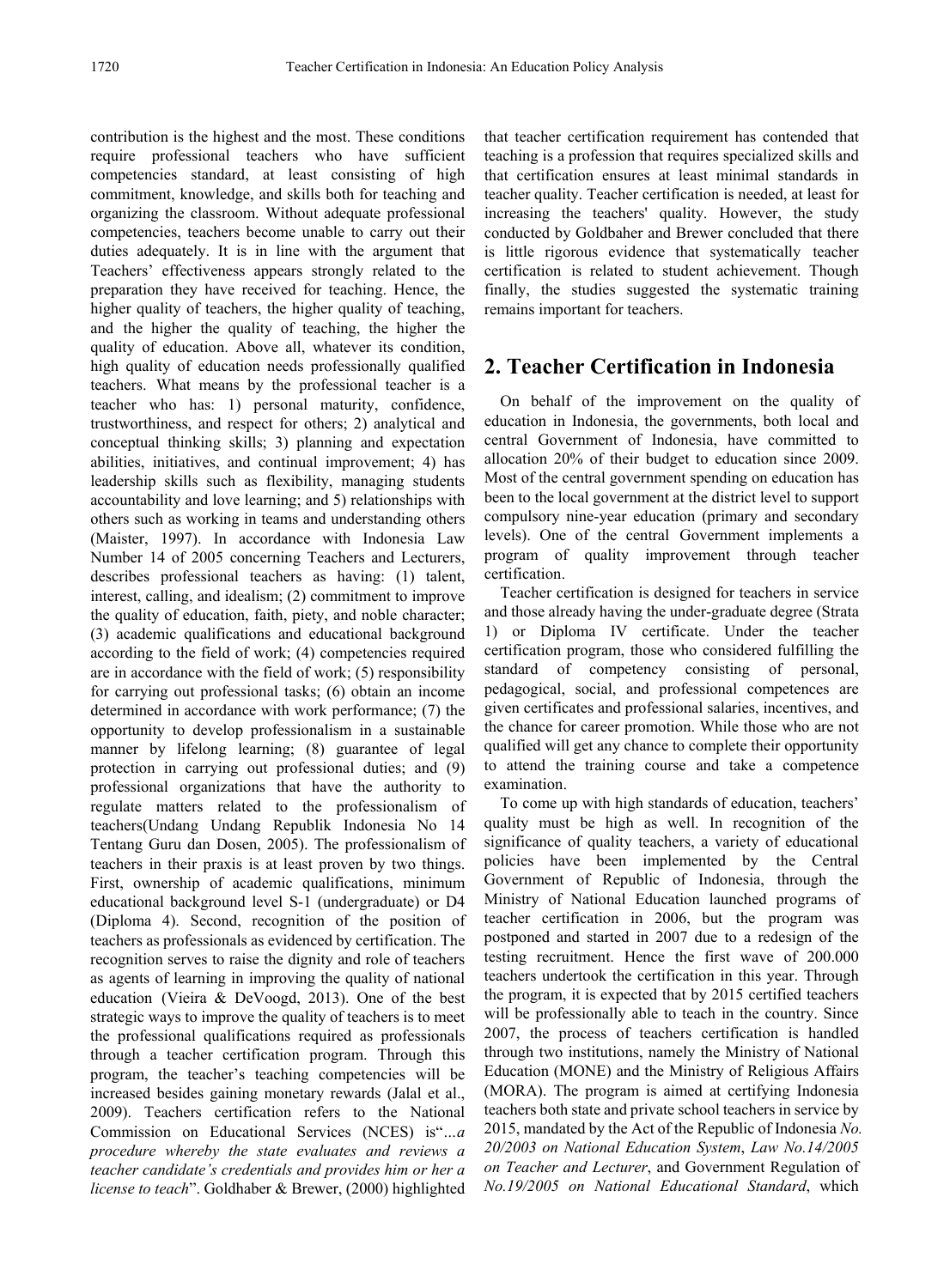requires teachers possessing professional certificates to be able to teach. Teachers, as professionals, need certification as one of the best ways to meet their qualifications. Certification is related to the need for ensuring that teachers as professionals possess the qualities which can contribute to the success in achieving quality education. Teacher certification, in a detail aims at: (1) determining teacher eligibility in carrying out tasks as learning agents and realizing national education goals; (2) improving the process and quality of educational outcomes; (3) improving teacher dignity; (4) increasing teacher professionalism; (5) improving teacher welfare. Granting a professional certificate (certification) is done through a set of tests that measure not only the expertise in their fields, but also the competencies they have, which lead to a combination of knowledge, skills, and attitudes towards the expertise in their field.

Various efforts to accelerate the achievement of the target have been carried out by the government. There are three different patterns implemented since 2012, through which a teacher may follow the certification, depending on their qualification, namely: *Pemberian Sertifikat Pendidikan Langsung* (PSPL) or direct certification, (2) *Penilaian Portofolio* (PF) or *portfolio assessment*, and (3) *Pendidikan dan Latihan Profesi Guru* (PLPG)—or *Teacher Retraining*. To those who have a Master or Doctorate degree and have a IVB civil service rank or all teachers who have IVC civil rank are eligible to follow a direct certification, and they are only required to follow document certification process and directly are considered as qualified teachers according to the Teacher Law, and they will be directly granted a teacher certificate. Further, to those who are not considered qualified will have to go through the competency tests contained in the teacher retraining channel. The third channel is special for those teachers who hold a supervisory position to follow the certification through the portfolio assessment through the appraisal and verification of various documents which reflect a teacher's competency, covering components of (a) academic qualifications, (b) education courses and training, (c) teaching experience, (d) teaching planning and implementation, (e) appraisals by superior and supervisor, (f) academic achievements, (vii) professional development works, (g) participation in scientific forums, (h) experience in education and social organizations, and (i) relevant recognition and awards in education. Teachers who do not pass the portfolio assessment will also have to go through the competency tests. In fact, in the initial years of the teacher certification program, most teachers were assessed through the portfolio channel that the result was called debates pro-contra. The teacher certification programs implemented for more than 10 years were viewed as problematic and faced many challenges. Some studies show the fact that the teacher certification policy implemented was not capable of assessing the teacher's competencies and skills. Generally, teacher certification

failed to measure the actual professional competencies, primarily the program used the portfolio and self-appraisal as the main instrument. As a consequence, the implementation of teacher certification has invited a debate amongst observers.

Rated as a signal of quality, teacher certification has been investigated at various levels, including full standard certification, emergency certification, advanced or National Board Certification, and subject-area certification. Level of teacher certification effectiveness varied in accordance with the difference of perspective, paradigm, or point of view used to evaluate it. The evidence from the United States of America on the effect of teacher certification on teachers' quality and student learning effectiveness, for example, is unavoidably still in debate amongst experts. A number of studies to examine how far the effect of teacher certification program on teacher's quality, student achievement, and professional quality improvement have extensively been done in many countries. Green, Hedgesm & Laine& et.al (1996) argue that there is a considerable positive correlation between student achievement and school input, including teacher certification. A supporting study done by Rice (2003) who investigated the effects of teachers' program certification drew a conclusion that there is a positive effect of certified teachers on high school mathematics achievement. But she was still doubtful and highlighted clear that only a little clear impact of emergency or alternative-route certification in either mathematics or science, as compared to teachers who acquire standard certification. On the contrary, studies conducted by Darling-Hammond and her colleagues at Stanford University published data from the Houston Independent School District showed that the Teach for America instructors were less effective than the graduates of the regular teacher certification program (Darling-hammond, 2002). They also concluded that the Teach for America teachers are about effective as other uncertified teachers (Darling-hammond, Holtzman, Gatlin, & Heilig, 2005). Another study on the same focus on the correlation of the teacher certification program with the teacher competencies and student achievement showed different findings. As a matter of fact, the full program of certification is either unrelated or positively related to student achievement (Darling-hammond, 2000, 2002). The teacher for American instructors were less effective than the graduates. Goe and Stickler (2008)concluded that Teachers' certification status had very little impact on student achievement in American schools in general. There may be differences in knowledge and skills between the certified and uncertified, but these differences are not pronounced to be picked up in student achievement gains. Kane, Rockoff and Staiger (2008) even further reported no difference in the average impact on student achievement between traditionally certified teachers and those who entered teaching without certification.

The same debate on the effect of the certification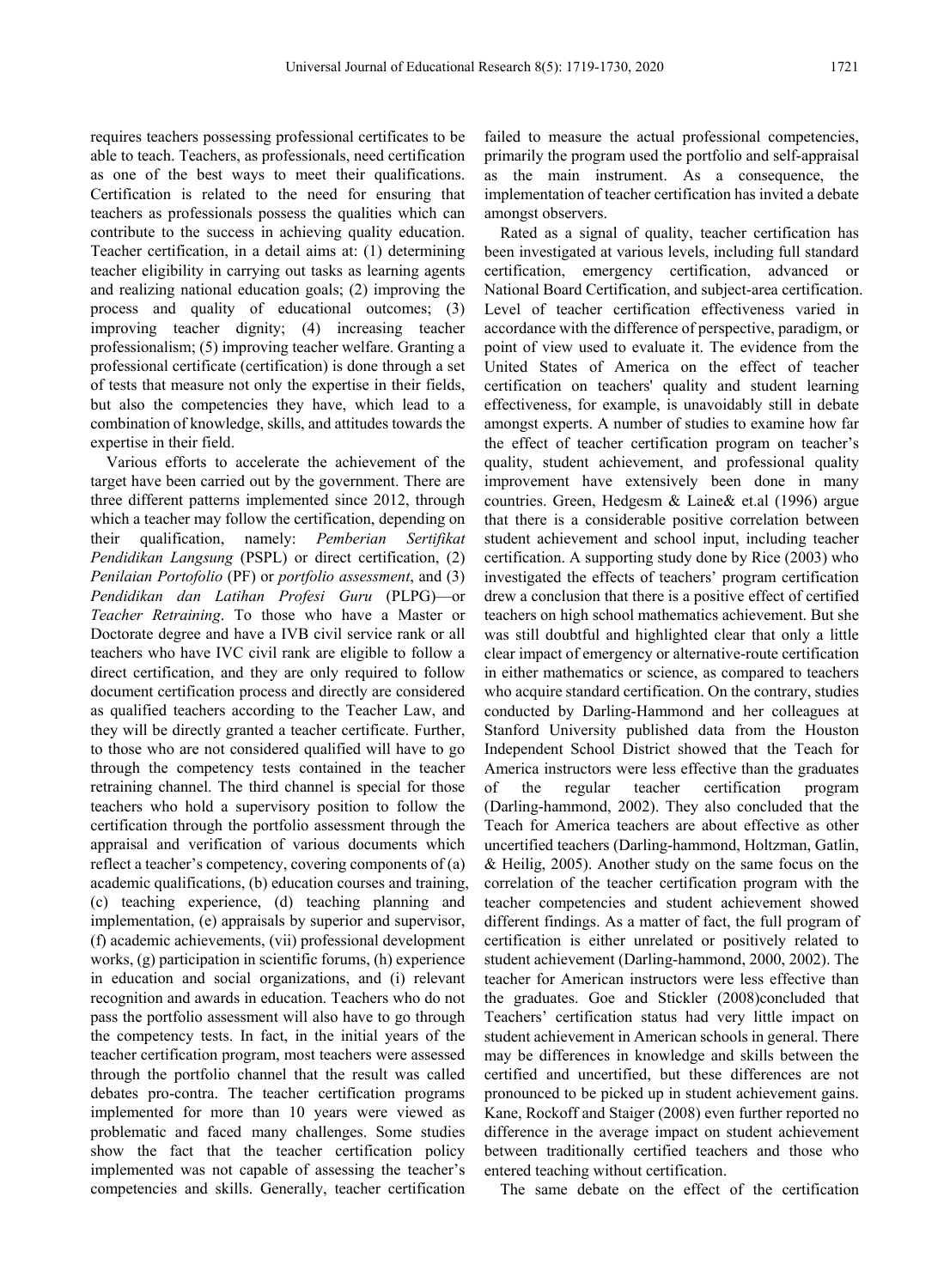program also happened in Indonesia amongst observers. Some recent studies(Brotosedjati, 2012; Dewanto, Erviantono, & Winaya, 2016; GUSTINA, 2016; Ulfah, 2012) focusing on the effect of teacher's certification to teacher's performance, noted that teacher's certification programs implemented by both central and local government have positive effects on quality of students learning in all level of education—both at the basic and high education level. In addition, Sutopo (2017), who studied teacher certification for senior vocational school teachers, even concluded that the certification program has a positive contribution to the teacher's quality. In short, teacher certification programs were significantly effective on behalf of improving the quality of teachers. A teacher certification was regarded as the best way to increase teacher's performance including teaching skills, teaching motivation, and economic welfare, at least for amongst researchers who saw the program in the first wave of implementation in the year of 2007-2013

However, other studies conducted by Nurhattati (2017) who evaluated the teacher certification effectiveness and carried out through self-appraisal and portfolio of teacher's experiences in Indonesia clearly showed that there was only a slight difference between those who have been certified and have not been certified in case of their professional competence as teachers. The study compared students' test scores on math, science, Indonesian, and English between those who taught by certified teachers, and those by uncertified ones demonstrated neither a significant difference between the groups nor the influence of certified on student achievement (Abbas, 2013). What was significantly seen is, in fact, the programs increased teachers' welfare because they got benefits from allowance which made them confident and proud of their profession. In line with such finding, on 10 July 2018 on the forum of Public Dialogue on National Education, PGRI Sri Mulyani Indrawati Minister of Finance of Republic of Indonesia reminds again about the effectiveness of teacher certification which has implemented since 2007 until now has not shown clear results. It seemed that there is the only procedural step to gain additional allowance after having certificates ("Dialog Publik Pendidikan Nasional dan Halal Bi halal PGRI dengan Wakil Presiden R," 2018). The teacher certification programs have not contributed significantly to improving the quality of education at large. At the same time, World Bank (2013) launched its publication "*Spending More or Spending Better: Improving Education Financing in Indonesia"* indicating that there was no significant difference between certified and uncertified teachers in their learning achievement. Teacher certification programs contribute little to the improvement of national education quality. Even further, the World Bank reported the result of data collection from 2009 onward to observe the impact of teacher certification student learning at 240 public elementary schools and 120 junior high schools concluded neither significant

difference between the two groups nor the influence of certified teachers on student achievement ("Spending More or Spending Better : Improving Education Financing in Indonesia," 2013). This educational phenomenon invited a critical number of questions and continued until the present day. Some researches on teacher certification policy in Indonesia, such as by Apriliyanti (2013), Triyatno (2012), and the World Bank (2012), Eddy Haryanto, et.all. found significant contribution to teacher's quality, particularly in case of their welfare through additional allowance gained after being certified. The Government—both central and local--have not evaluated comprehensively how the effectiveness of teacher's certification programs toward education quality improvement as a whole, including evaluation such program at the local level of implementation. This study tries to examine how teacher's certification program was implemented in Bogor Regency, West Java, Indonesia.

# **3. Methods of Research**

The study uses an evaluation of the CIPP model (Context, Input, Process, and Product), with a qualitative approach (Stufflebeam, 1983; Stufflebeam & Coryn, 2014). CIPP which was developed by Daniel Stufflebeam and colleagues in the 1960s is regarded as a popular evaluation approach in the educational setting (Fitzpatrick, Sanders, & Worthen, 2011; Zhang et al., 2011) and it is a comprehensive framework for guiding evaluation programs due to understanding all component related to the program evaluated include context, input, process, and product evaluation or a combination of these elements(Stufflebeam, 1983) that can be used proactively and retroactively(Thurab-Nkhosi, 2019). The CIPP model is effectively functioned as a means of linking evaluation with program decision making. It aims to provide an analytic and rational basis for program decision making based on a cycle of planning, structuring, implementing, and reviewing and revising decisions, examining through a different aspect of evaluation viewed from context, input, process, and product spectra.

The **context** evaluation stage of the CIPP Model assists in decision making related to **planning** which enables the evaluator to understand the needs, assets, and resources of a community in order to provide programming that will be beneficial(Fitzpatrick et al., 2011) and also identifies political climates influencing the success of the program(Mertens & Wilson, 2012).

The **input** evaluation, then, helps the evaluator collect information regarding mission, goals, and the plan of the program. The next stage is **process evaluation** which focuses on understanding the **quality of program implementation**. The final component of the CIPP model deals with **product evaluation** to assess the positive and negative effects the programs had on its target audience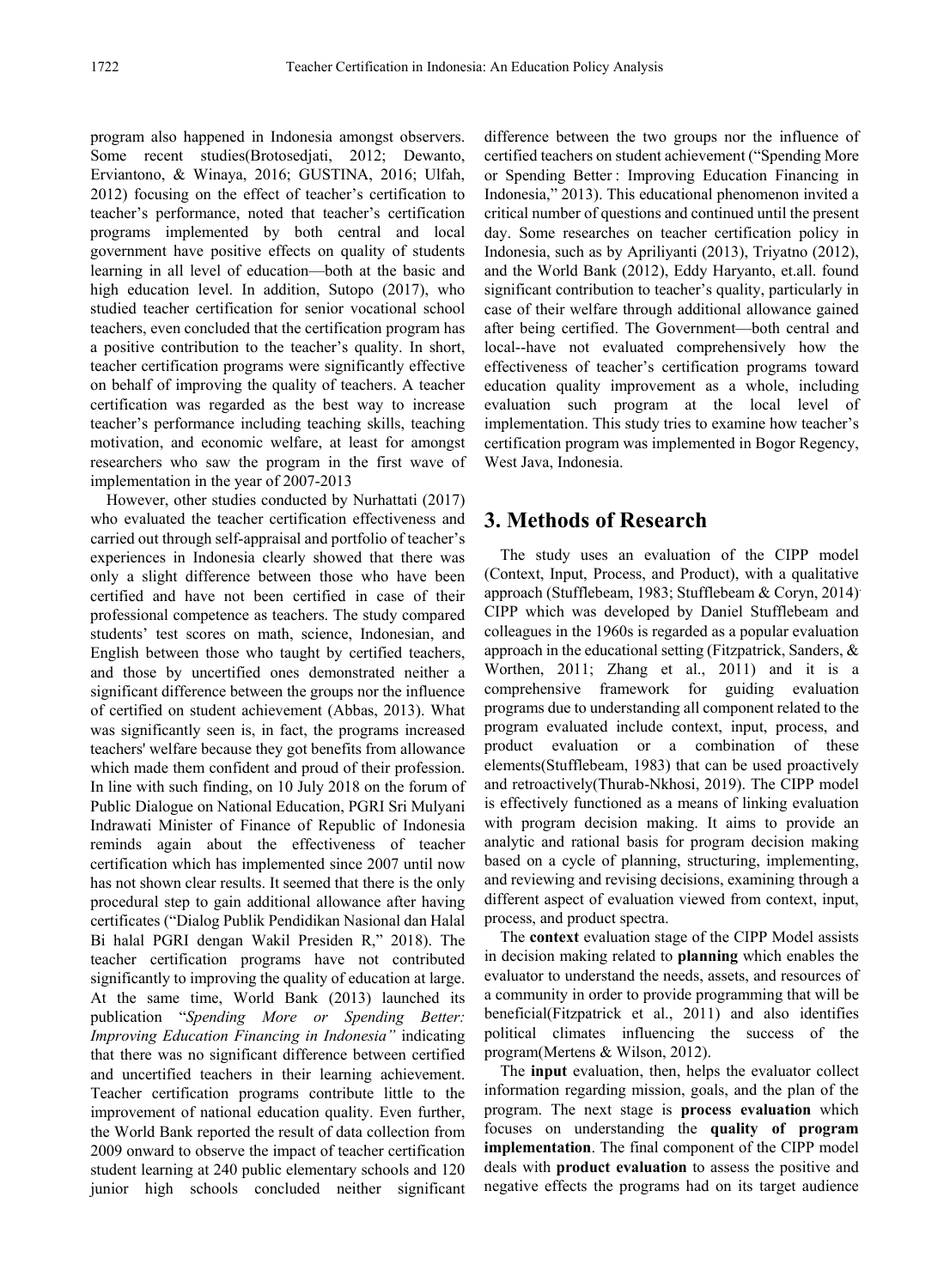and assesses both intended and unintended outcomes (Kellaghan, Stufflebeam, & Wingate, 2003).

The study aims to analyze the successes and failures of the implementation of the Junior high school teacher certification policy implemented by the Bogor District Education Office in the year of 2008-2014.

Data is collected through documentation studies to review various documents related to certification, such as regulations, planning, and certification guidelines. Interviews with purposive snowball sampling also took place to understand ideas, perceptions, and evaluations about input, process, and product of ongoing certification activities. The interview-target addressed to main stakeholders that is local bureaucrats, teacher-participants, and assessors. Observation is done to see the on-going activities of the certification program and its surrounding environments.

Data analysis begins with making field notes in the form of transcripts. The transcript is matched and given meaning, purpose, and purpose, and triangulation of sources, methods, investigators, and theories are carried out. Read over and over to be selected and coded. Coding is needed to facilitate repeated tracking of data. The next step is grouping and coding data according to sub-focus and evaluation aspects. Then do the merging of data in the form of a matrix or table, according to the evaluation aspects, followed by a conclusion in the form of a description of the results of the analysis and research findings

# **4. Teacher's Certification in Bogor**

The Bogor Regency is located in the province of West Java and is adjacent to the south part of the Capital city of Jakarta. Geographically, Bogor is the largest regency amongst other surroundings of Jakarta, namely regencies of Depok, Tangerang, and Bekasi) and considered as a bedroom community for Jakarta and is home to over five million people (5,131,798 people) who live in 40 districts. Bogor is mostly urbanized, and more than 1,3 million people work in Jakarta.

In the case of the Teacher certification program, Bogor is one of the regencies in West Java and received a quota of 2,918 teachers or 0.97% of the national quota and was the fourth-largest quota winner in West Java Province. This indicates that the implementation of teacher certification, especially junior high school teachers, has not met expectations. The target of achieving nine offices performance indicators is only able to reach 23.32% of the planned target of 75.07%. The absorption capacity of the certification operational budget reaches 97.05%. While training and development activities after the certification of junior high school teachers have not been done programmatically.

In addition, it is known that the average junior high school teacher experiences arrears in the payment of

professional allowances each month, more than the kindergarten, elementary, high school, and vocational school teachers. The existence of arrears has implications for the delay in disbursement of benefits with varying time, ranging from 3 months to 1 year. Even from the data search, information was obtained that several schools cut professional teacher allowances by Rp. 400,000 every quarter.

Seeing the fact that there are problems that arise, the evaluation of the implementation of the junior high school (SMP) teacher certification policy in Bogor Regency is an important thing to do. With this evaluation, it can be seen the consistency between the policies issued by the government, and their implementation in the field, starting from the office of education unit to the teachers themselves

Teachers' certification is fulfilling the need to realize truly professional teachers; therefore, certification is seen as an essential part of efforts to obtain competencies in accordance with established standards. Measuring teacher competence, known as the certification process, is certainly not easy. Valid and reliable measuring tools, structured observations, and track records are needed which are proven in objective assessments. Ideally, teacher certification is carried out through competency testing and professional practice from an independent Professional Certification Agency.

The seriousness of the government to certify teachers is proven by targeting all certified teachers in Indonesia in 2015, as stated in the RI Law on Teachers and Lecturers Number 14 of 2005 which states that, "teachers who do not yet have academic qualifications and educator certificates as referred to in this Law are required to meet academic qualifications and educator certificates no later than (10) years from the enactment of this law.

Moreover, there were concerns that the quality control mechanism in the teacher certification process was being undermined by the existing widespread practice of using illegal or forged documentation. Now most teachers have to follow the certification process through the teacher retraining channel. As the first step in this channel, prospective teachers have to pass a preliminary competency test. Teachers who pass this preliminary test will participate in 90 hours of retraining delivered in the form of lectures and workshops over 10 days. At the end of the retraining, they will undergo a final test. Those who pass the test will be considered as having sufficient competency to become teachers and will be deemed to be certified teachers. Those who do not pass either the preliminary or final test, on the other hand, will be considered as not having sufficient competency to become certified teachers

From 2007 until 2014, teacher certification underwent several changes, from the PSPL (Direct Educator Certification system, portfolio, Teacher Education and Professional Training (PLPG/ Pendidikan dan Latihan Profesional Guru), to Teacher Professional Education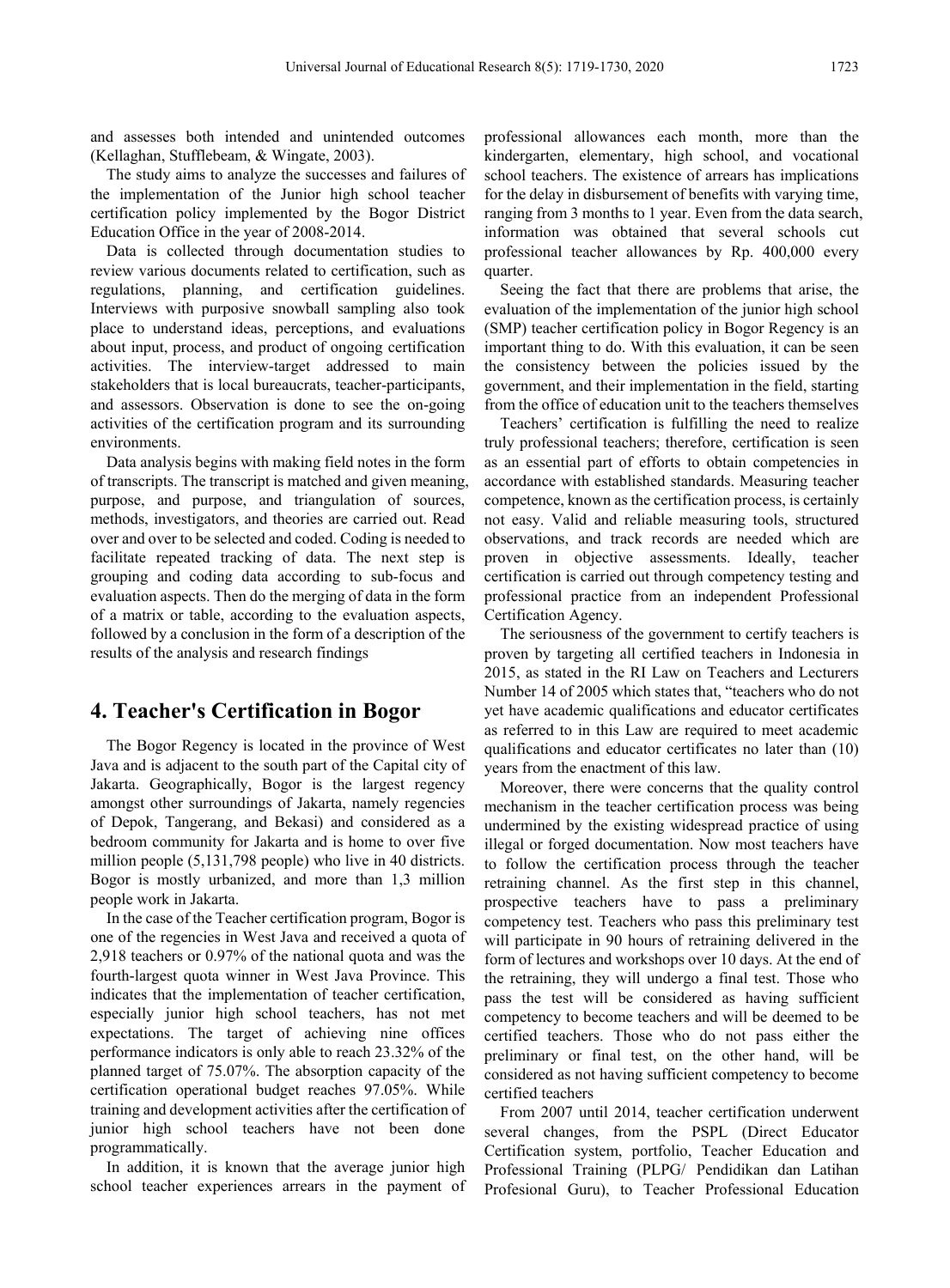(Pendidikan Profesional Guru/PPG). Then, it continued using a new pattern through Professional Teacher Education in Position, (PPGJ) in 2015, and the enactment of Recognition of Past Learning (RPL). Based on data from the Unique Number of Educators and Education Personnel (NUPTK) -per 20 September 2011, the number of teachers nationally is 2,925,676, with the details in the following table.

| No           | Description                                                 | Total     | Percentage $(\% )$ |
|--------------|-------------------------------------------------------------|-----------|--------------------|
| 1            | Teacher in 2011                                             | 2,925,676 |                    |
| 2            | Teachers Meet Certification                                 | 2,063,709 | 70,5               |
| $\mathbf{3}$ | Teachers certified                                          | 1,102,021 | 37,7               |
| 4            | Certified Teachers passed                                   | 746,727   | 25.5               |
| 5            | <b>Teachers</b><br>the<br>meet<br>requirement are certified | 961,688   | 32,9               |
| 6            | Teachers do not meet the<br>certified requirement           | 861,967   | 29.5               |
|              | Teachers<br>the<br>receive<br>professional allowance        | 731,002   | 97.9               |

**Table 1.** Detail of National Teacher Status

Source: Bogor district education Bureau 2011

From these data, it is known that there are still 74.5% of national teachers who do not have teaching certificates. This prompted the government in 2012 to give provinces a quota of 300,000 teachers. West Java Province is the largest quota recipient province in Indonesia, with 43,349 teachers.

# **5. Result & Discussion**

## **5.1. Teacher Certification: Objective, Target and Its Challenges**

As the most important component, the certification objectives set by the government are basically in line with the theory of good objective criteria. The objective was formulated clearly referring to the national policies concerning the laws and other related regulations on education and teacher certification in particular. The objective of the program is to increase the capacity and professionalism of education human resources, with the aim of fulfilling the number, qualifications, and competencies of teachers according to the MSS in order to meet national education standards at all levels of education. From the formulation of the vision, goals, and objectives, there are three work plans, namely: (1) improvement of academic qualifications, (2) improvement of teacher competency and certification, and (3) improvement of teacher welfare.

Thus, the objective formulated has a clear statement, using operational sentences so that its achievements are easily measured, as Thomas (2010) argues that goals should be well defined and operational and should reflect each unit's contribution to the entire organization (Foster, 2007). In the process of determination of teacher eligibility, selection system, qualification, and competency requirements, as well as a series of examinations carried out, are quite long and complicated. Increasing the professionalism and welfare of teachers through certification is carried out with a series of strategies and collaboration of various parties (District office, education units, teachers, and stakeholders). The certification objective has clear standards and time limits, such as the achievement target for 2012 is 33.24%, and in 2013 that is 30.70%, with 6,696 participants, from Bogor District Junior High School teachers, although in reality, it has not reached 100%. But at least the existence of standards and time limits makes the purpose of certification in the directed corridor.

As of 2013, the teacher certification was targeted only at 2,609 certified teachers (1,613 civil servants and 996 non-civil servants). There is a quota gap between civil servant teachers and non-civil servant teachers, where civil servant teachers have more portions than non-civil servant teachers. This fitted with the target stated due to the certification handbook, it is clearly stated that civil servant teachers have a minimum quota of 75%, and non-civil servant minimum of 25% according to the proportion of the number of teachers in each region. However, there are 4,087 SMP teachers who have not been certified, indicating that SMP teacher certification is an urgent need, especially for private teachers. With the remaining 4,087 SMP teachers who have not been certified, while the quota given by the Government is only 2,918 teachers (at all levels), just to be registered as a candidate for certification requires a long queue and quite a long time. It takes around 11 years for the Bogor District Education Office to be able to complete the teacher certification up to 2026.

There are two major problems faced by the Bogor District Education Office, in achieving the target of junior high school teacher certification, namely strategic factors and technical factors. The strategic factor is the lack of clarity in the 2015 certification pattern in which the system underwent several changes and often changed from one regular pattern to another new pattern without a reasonable explanation.

In the early period of implementation, as an example, teacher certification used PSPL by granting certificates directly to those who met their qualification. In the following years, the system used portfolio/appraisal and PLPG as measuring tools of teachers' competencies. In the next year of 2015, it had planned to enact the RPL (Recognition of Past Learning) system, although it finally fell to be implemented.

This fact resulted in not only any confusion of teachers regarding the target's priorities, but it also caused the low quality of the certification program in general. Until August at the end of 2015, there has been no clear target for certification participants. The technical factor is the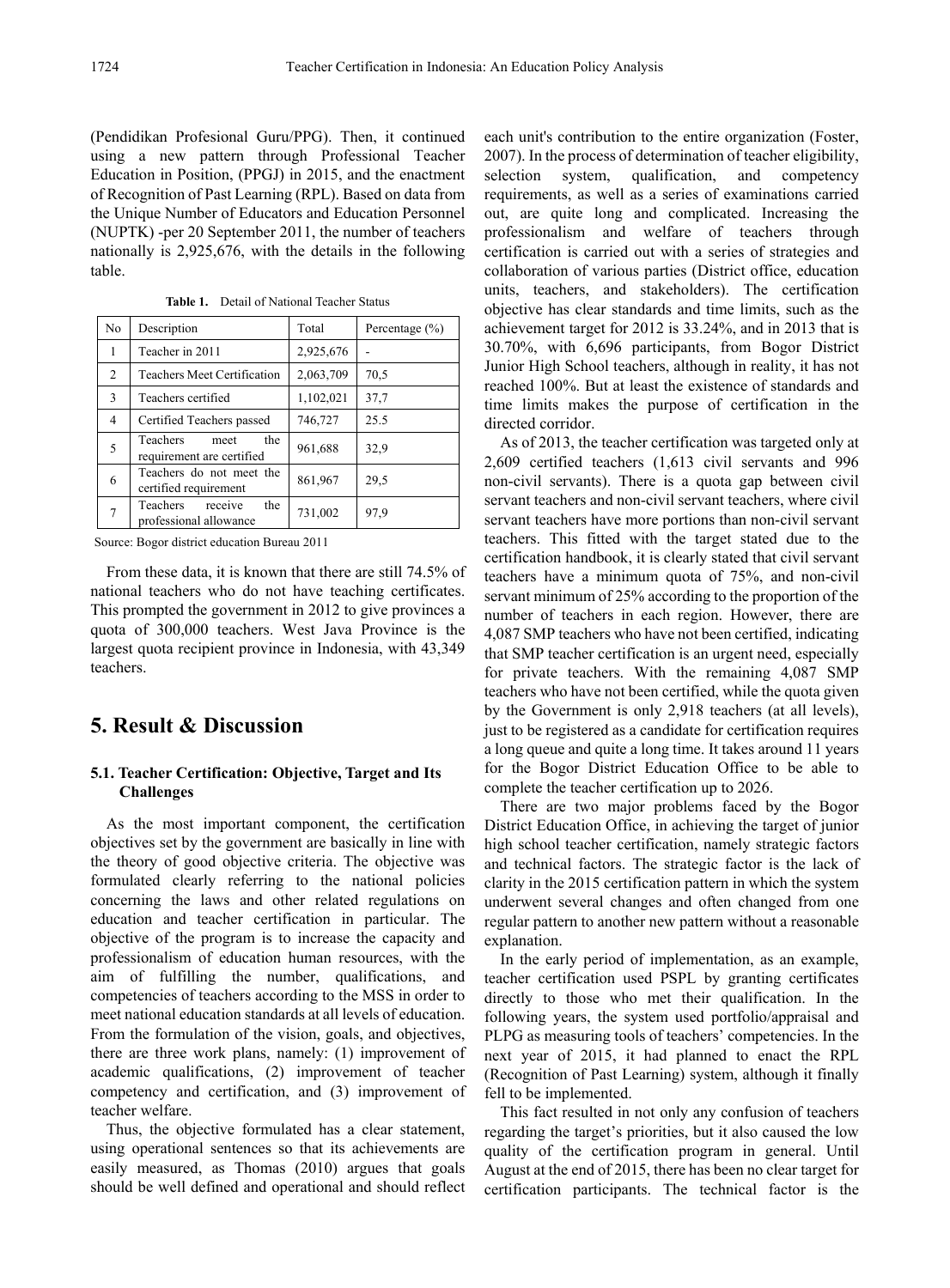disbursement of benefits which is often late, and results from mistakes in inputting data in The Basic Data of Education System (*Sistem Data Pokok Pendidikan*). Teacher's teaching load (24 hours) has not been met factually. Inactive accounts due to insufficient balances, and other technical constraints resulting in non-disbursement of SMP teacher allowance funds amounting to Rp 12,116,204,800, with an average of arrears towards teachers reaching Rp 4,019,975. The government actually gave an opportunity to the Bogor Regency Education Office with a quota of 2,918 people, the fourth largest quota recipient out of 32 regencies/cities in West Java. In addition, the Bogor District Office also has the authority to conduct socialization, selection, recruitment, program preparation for teacher competency test and to provide assistance for disbursement of teacher professional allowances. However, this opportunity does not appear to have been used maximally, so that various strategic and technical problems still occurred.

## **5.2. Planning and Allocating Teacher Certification Resources**

Planning and allocation of resources is an integral part of the work system. The allocation of resources including the budget, human resources, and so on are important points that must be managed, especially when making decisions when plans will be made. The more precisely it allocates resources, the more targeted planning is planned, which in turn, will influence the successful implementation of teacher certification policies in a sustainable manner.

Planning for the teacher certification of the Bogor District Education Office is an integrated part of the 2014

Strategic Plan to 2018. The Strategic Plan stated the vision statement "The implementation of excellent education services to form quality people in order to realize the most advanced districts in Indonesia ''.

In addition, the objective of the program is to increase the capacity and professionalism of education human resources, with the aim of fulfilling the number, qualifications, and competencies of teachers in order to meet national education standards at all levels of education. From the formulation of the vision, goals, and objectives, there are three work plans, namely: (1) improvement of academic qualifications, (2) Improvement of Teacher Competency and certification, and (3) improvement of teacher welfare.

The allocation of resources, in this case, the budgeting is also carried out in an integrated manner, although for the certification budget is certainly outside the budget because certification funding is obtained from the state budget. APBD funds are more programmed to support the success of certification, especially for the implementation of post-certification socialization and coaching.

#### **5.3. The Implementation of Teacher Certification**

The implementation of teacher certification begins with socialization, assignment of participants, certification paths as well as teacher training and development. Even though the socialization has been going on for more than 4 years, it turns out that the contents or materials of the socialization have not included all information related to teacher certification. Interviewees tend to just read the rules without explaining the possible problems that will occur.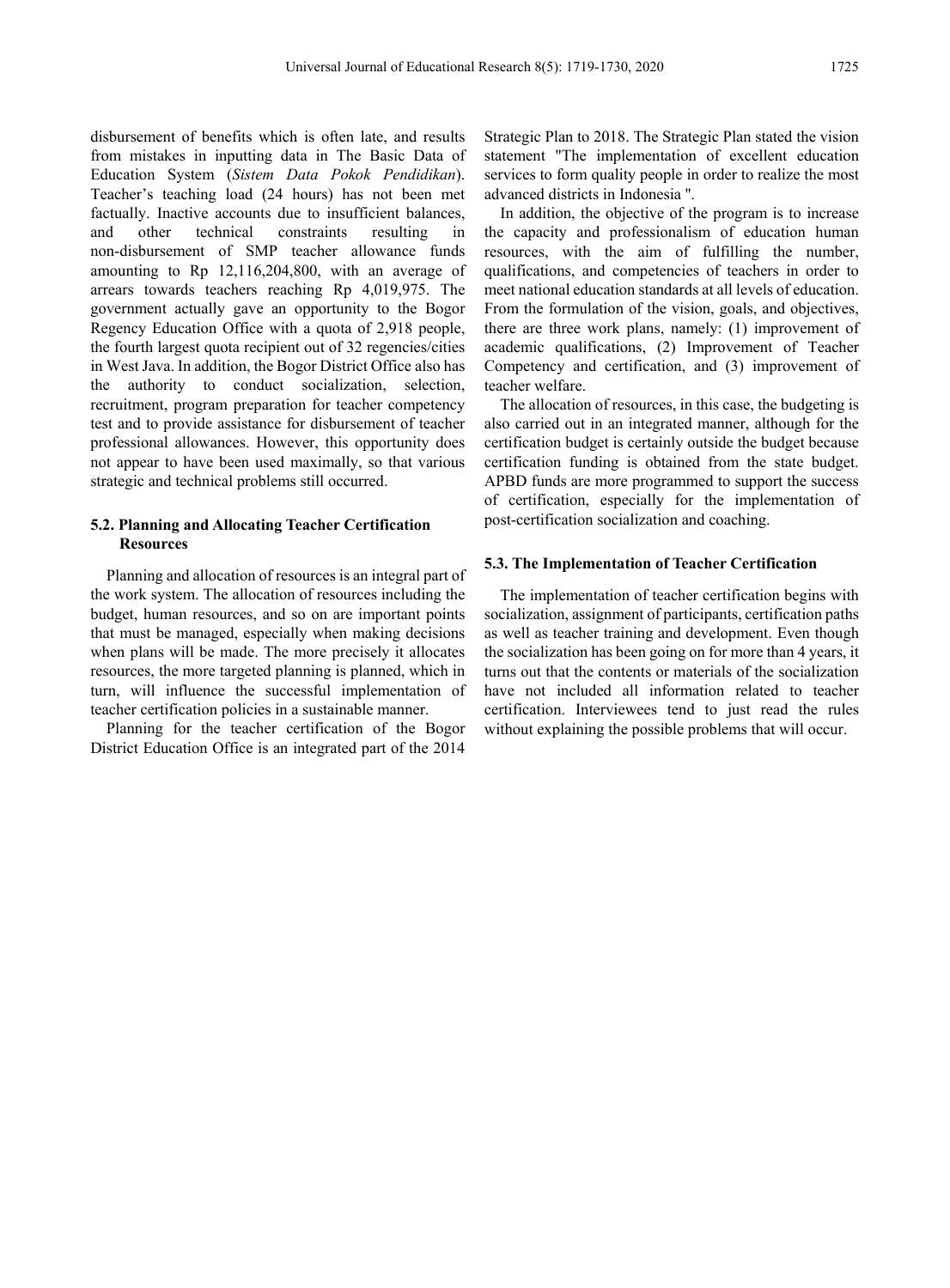

**Figure 1.** Teacher Certification Path 2015

From Figure 1, it is known that certification is carried out through a long series. Using the RPL system (Recognition of Prior Learning) which must be taken equivalent to 10 credits, followed by training/workshops equivalent to 12-semester credit system (*Sistem Kredit Semester*), as well as various tests, including performance tests before getting an educator certificate. The success of the certification is, of course, not only determined by the certification system alone but also determined by the quality of the facilitator, the availability of facilities, media tools, and teaching materials during the training/workshop (Widoyoko, 2008). No less important, the participation and enthusiasm of the participants during the training/workshop process were also decisive. Unpreparedness breeds formalism in certification. Any assumption that anyone who participates in a training/workshop will eventually graduate becomes the truth.

The formalism of certification will occur when certification is a single system that is not integrated with the system of recruitment, coaching (training), evaluating teacher performance itself. This recruitment system is very important because it was allegedly the first step to improve education in a country. It is mentioned that improving quality teaching administration of education depends on first improving recruitment, training, social status, and conditions work of teachers(Soedijarto, 2008).

The guidance system (supervision) is a continuous professional assistance service in the form of training and others are also important in order to continuously improve

the quality of teacher teaching. Furthermore, incentives, in this case, the provision of certification allowances based on the process and work products of teachers, including student learning outcomes/achievements, which are factually measured are things that need attention. A single certification that is not integrated makes certification the main target of teachers, to save their lives. After that how the actual performance and how the impact of the certificate on student learning outcomes is not a problem for them, which in turn the quality of teaching and learning of student learning outcomes remain unchanged, but still as before.

A single certification system by competing with teachers in various regions is done in China, for example. Who is selected, who wins the competition gets teacher certification. The positive impact of this competition system is that all teachers are competing to graduate to get an award from the government, and are selected as professional teachers.

## **5.4. Impact of Certification on Performance of Teachers**

There are differences in performance between certified teachers and uncertified teachers, which are obtained from the results of the performance appraisal including (1) administration of learning planning, (2) administration of learning assessment, and (3) teaching and learning activities, can be seen in the following figure.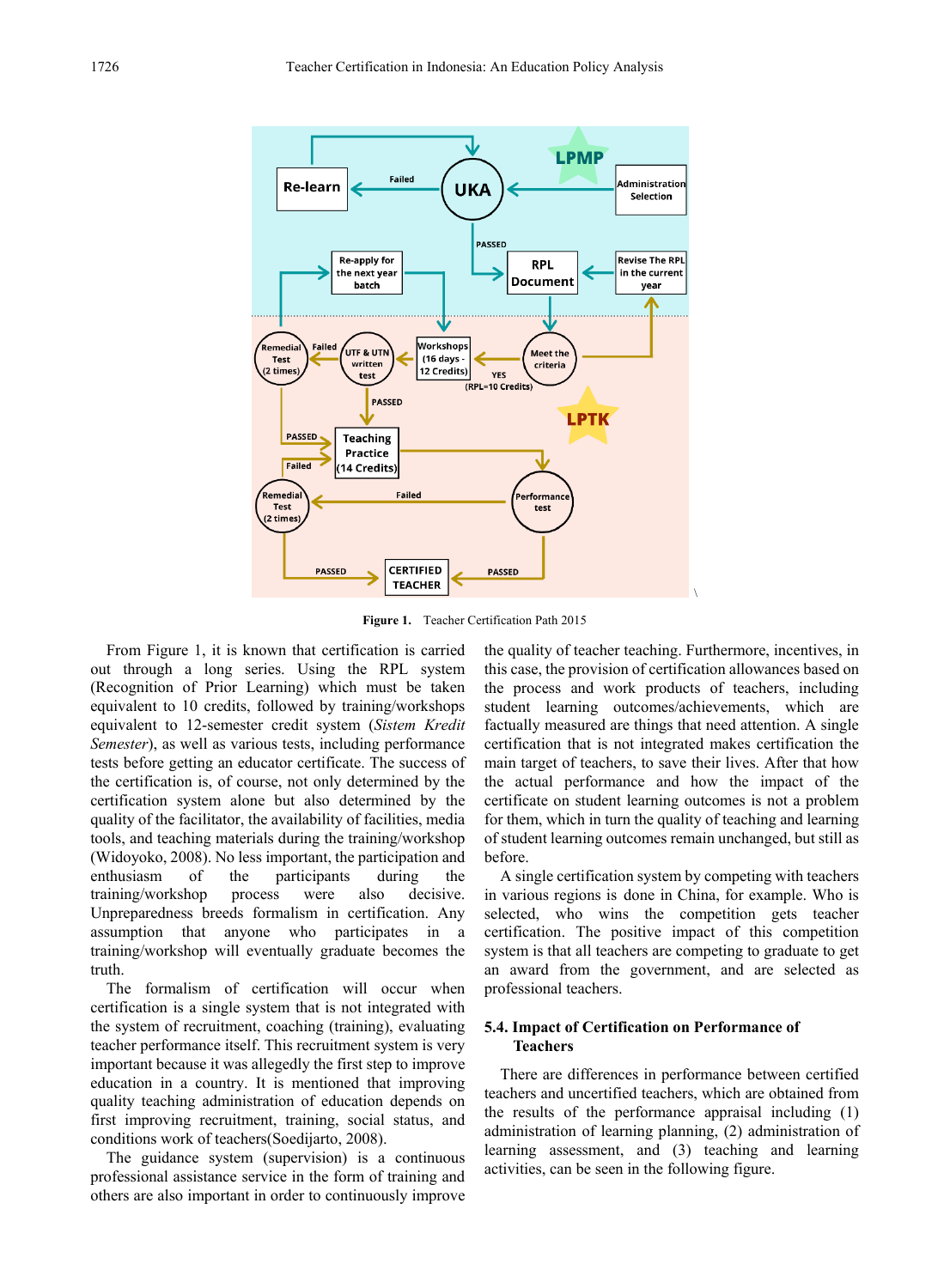

**Figure 2.** Teacher Performance Comparison (in Percentage): *Bogor Regency Statistical Bureau*

From figure 2, it can be seen that there was no difference between the certified and uncertified teachers. In other words, its difference was not significant with a difference of 2,5 points. The performance of categorized professional teachers is on average point, with an average grade of 70,25. Whereas uncertified teachers are categorized as low-performing. The acquisition of these values was correlated with the acquisition of UKG (*Uji Kompetensi Guru*/ Teacher Competency Test) values. Teachers with high UKG scores generally have high performance. Thus, UKG scores affect teacher performance. In addition, workshops/training that has been undertaken has contributed to performance, in addition to psychological factors with obtaining certification allowances, they also have an effect. Therefore, to maintain consistency in teacher performance, class-based performance appraisals are needed on post-certification continually(Karami-akkary, 2019), in addition to assessing student learning outcomes in the form of competency achievement levels as evidence of teacher's real performance products. This suggestion is in line with Wolf & Peele (2019) work that found the teacher's well-being and classroom practices in one year has decreased the performance.

This is the same as what Chile did, educator certificates were given if teachers and schools were able to reach the competency standards of their students' graduates. This means that performance must be demonstrated before an educator certificate is obtained. Each teacher will try to meet the target achievement of student competency standards. The teacher always strives to master the material to be delivered, improve teaching methods, update learning tools and media, improve conducive communication with students, and make improvements to the assessment system to have a high degree of accuracy which is reflected in the actual competence of students. Concurrently, the Bogor District Education Office from 2013 to 2018 is targeting to carry out post-certification performance assessments of

35,272 teachers, with a budget allocation of Rp 1,901,938,000. However, the performance evaluation has not touched the achievement of student competency standards that reflect the performance of the teacher himself.

#### **5.5. Impact of Certification on Teacher Welfare**

The welfare of certified teachers has generally increased, although, for non-civil servant teachers, it has only been able to meet the basic needs of daily life. Old-age insurance, recreation, children's education, are still not affordable. The use of funds properly for basic needs has not been able to set aside to improve quality and purchase materials. In fact, the government has explicitly mandated by law that the allowance given to certified teachers must meet the minimum needs, including clothing, food, shelter, recreation, health, old-age insurance, both for the teacher himself and for his family. Yet, the increased income would secure the teacher's job or profession (Kobakhidze, 2013).

The difference in income of certified civil servant teachers from certified non-civil servant teachers and non-certified civil servant teachers is notable. Especially when compared to the UMR Regency of Bogor, Non-civil servant teachers have not been certified quite apprehensive. Complete income differences with the assumption of group 3 civil servant teachers, and the average non-civil servant teacher income can be seen in the Figure 3.

When compared to the Bogor Regency/City minimum regional wage of Rp. 2,590,000,- certified teachers have a greater income of Rp. 1,710,000,- -- Rp. 3,010,000,compared to workers in each month. While those who are not yet certified, earn below the regional minimum wage of Rp. 290,000,- - Rp1,965.000,- This data indicates that certified teachers, especially civil servants, are more prosperous than private school teachers.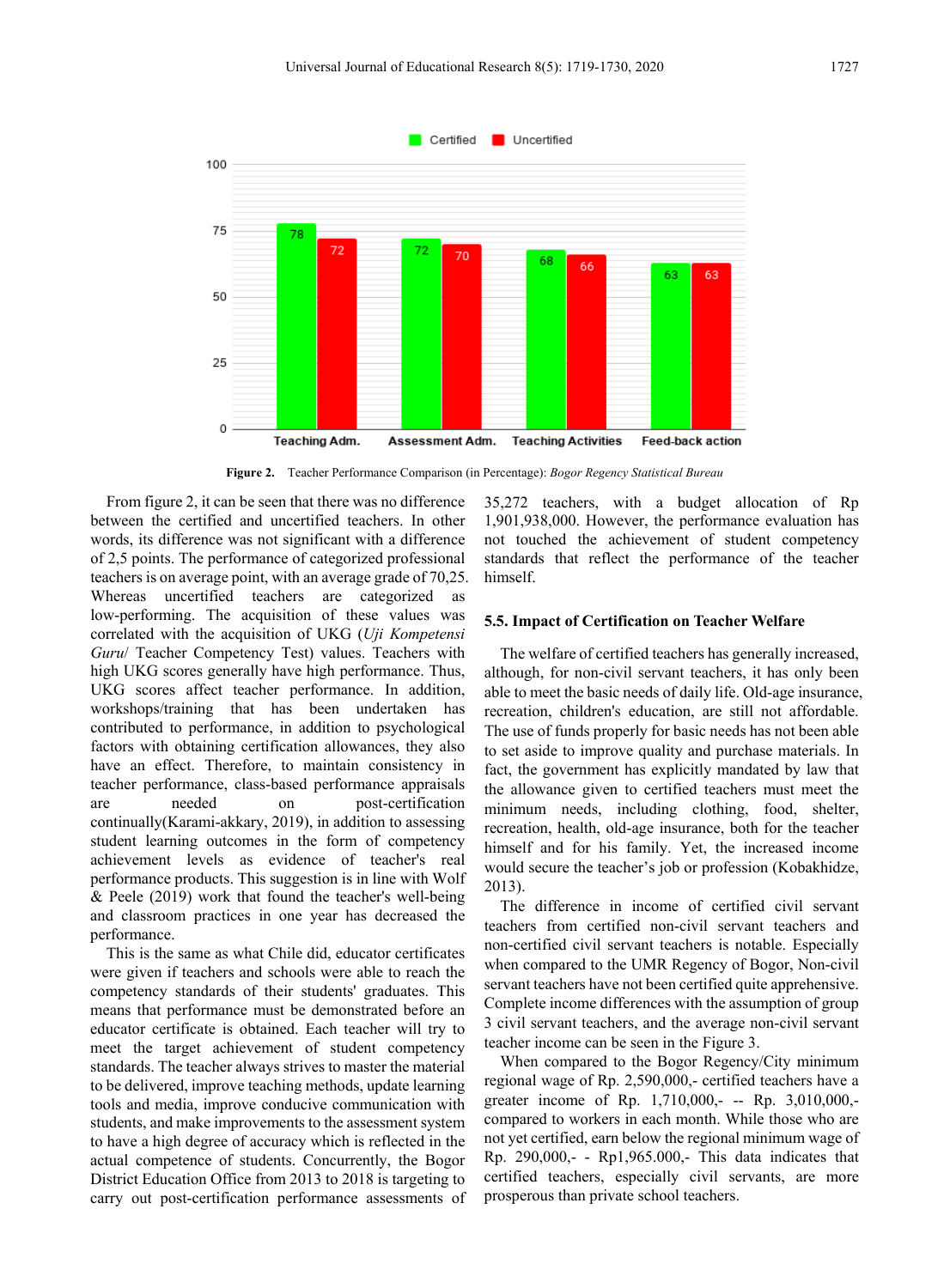

**Figure 3.** *Bogor Teacher's Income* (Bogor Regency Statistical Bureau)

The welfare of uncertified civil servant teachers is very alarming. Income obtained is far below the regional minimum wage. Whereas in general teachers with Bachelor education background, with an average work period of more than 5 years. This condition certainly has an impact on teacher performance which in turn affects the quality of student learning.

## **5.6. Impact of Certification on Fulfilling the Demands of Teaching Hours**

One of the requirements for disbursing certification allowance is the fulfillment of 24 teaching hours per week. Not all teachers can meet the required number of teaching, because of the limited study group at the school where the teacher teaches. Actually, the school should have the plan for the development of the teacher (Pharis, Wu, Sullivan, & LaSonya, 2019) So, the school could support the teacher for maintaining requirements (Kimathi & Bertram, 2019). Consequently, the teacher concerned must find another school to increase the number of teaching hours, and the teacher who has not been certified must be willing to release the teaching schedule to the certified teacher. This condition results in increasingly limited opportunities for uncertified teachers to obtain adequate teaching hours, which has implications for the lack of income, thus further aggravating the income gap of certified teachers and uncertified teachers. Social jealousy occurs, giving birth to a school climate that is not conducive. This issue seems to have become common knowledge. Fulfillment of the number of teaching hours is done by "win-win solution". Usually, certified teachers share sustenance with teachers whose teaching hours are taken. This condition has been known by various parties. Know and know. Each other overlaps. There has been systematic fraud, worsening the image of teachers, which in turn has worsened the image of education itself. Then, the suggestion on the importance of School-Based Professional Learning Study was supported by this study that school planning for the teacher should be data provided some evidence of the effectiveness of school-based planning focused on timely and continuous professional development for teachers.

### **5.7. Impact of Certification on Teacher Academic Attitudes**

One indicator of the positive impact of the certification includes an increase in teacher academic attitudes in writing scientific papers, writing teaching materials and modules, making media, and increasing the intensity of student academic guidance. In reality, in Bogor Regency, indications that direction has not yet been seen. Academic attitudes of post-certification teachers are generally still as before. The training/workshops that have been undertaken have not been able to change their academic attitudes. Readiness to conduct self-evaluation, and willingness to improve the quality of teaching through independent training have not grown well. Teaching is not a challenging job but a routine without updates. The target of fulfilling the number of hours and completing the delivery of material becomes the priority. While the strategies for achieving student competency standards have not been carried out optimally, they are even formalities without serious efforts.

## **6. Conclusions**

This paper described the Teacher Certification Bogor, focusing on the problem of how effectiveness of the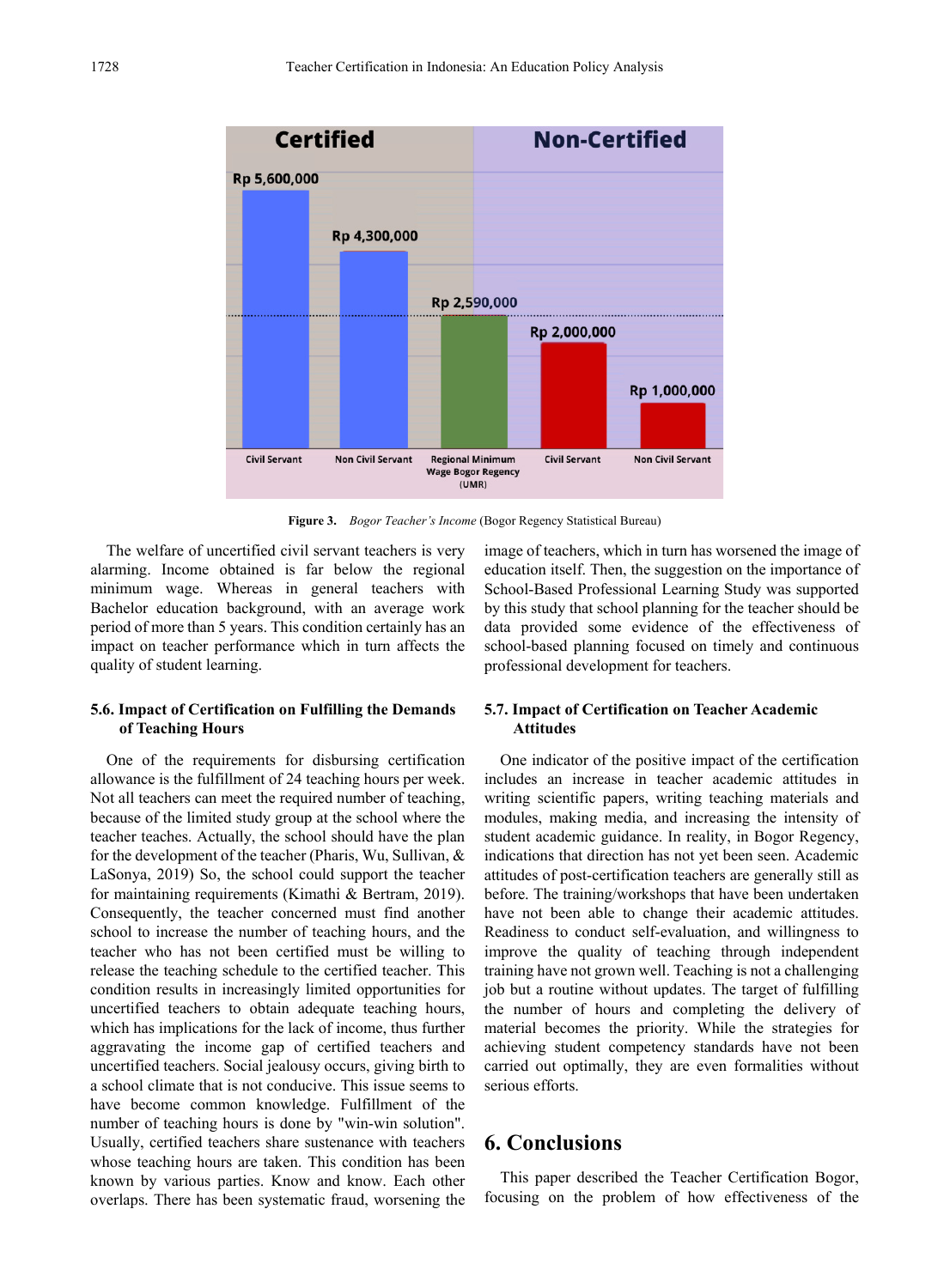program implemented in the Local Government of Bogor regency. The study concluded some important findings.

**First,** the program of teacher certification that has been implemented since the year of 2008-2015 was in accord with the national policy of the Central Government. The objective, planning, vision, and activities of the program were in line with the Central Government rules and guide-book. The objectives set by the government are well defined, have clear time limits, are operationalized, and are well understood. However, the local Government seemed not to provide the operating procedure to organize activities in a detail that potentially caused low of the program effectiveness.

**Second,** planning and allocation of human resources have been classified properly, based on sources, allocation of funds, implementation time, and performance indicators, making it easier for the agency to implement this certification policy. Although the budget allocation of the program seemed adequate, the local government is still faced with any challenges or difficulties dealing with any supply of supporting facilities, unpreparedness of local human resources, and the failure of granting allowance to certified teachers. In addition, the monitoring and evaluation system was not prepared in a systematic way that consequently could not be operated effectively to evaluate the program.

**Third,** the results of certification in terms of teacher performance have shown little difference between the certified and uncertified teachers. The teacher certification has not contributed significantly to improving teacher competencies and student's achievement. What most significantly gained from the teacher certification program, is the increase of certified teachers' income due to their additional allowance after being certified.

**Finally**, the study suggested to the Local Government to reorganize the following program in terms of: (a) human resources preparation of local government, (b) completeness of facilities and infrastructures, (iii) revaluation on whether the product has been in accordance with main objective and target of teacher certification program itself, (iv) the developing of best pattern for professional improvement of the teachers in nature.

# **Acknowledgments**

We are very grateful to the postgraduate school of Universitas Negeri Jakarta that provides the funding for this study.

## **REFERENCES**

[1] Abbas, H. (2013). Inconvenient truths about teacher certification program. *The Jakarta Post*. Retrieved from https://www.thejakartapost.com/news/2013/04/27/inconve nient-truths-about-teacher-certification-program.html

- [2] Brotosedjati, S. (2012). KINERJA GURU YANG TELAH LULUS SERTIFIKASI GURU DALAM JABATAN. *Jurnal Manajemen Pendidikan*, *1*(2), 189–199.
- [3] Chetty, R., Friedman, J. N., & Rockoff, J. E. (2013). *MEASURING THE IMPACTS OF TEACHERS I: EVALUATING BIAS IN TEACHER VALUE-ADDED ESTIMATES*. Cambridge, MA 02138. Retrieved from http://www.nber.org/papers/w19423%0A
- [4] Darling-hammond, L. (2000). Teacher Quality and Student Achievement : A Review of State Policy Evidence Previous Research. *EDUCATION POLICY ANALYSIS ARCHIVES*, *8*(1), 1–44.
- [5] Darling-hammond, L. (2002). Research and Rhetoric on Teacher Certification : A Response to "Teacher Certification Reconsidered". *Education Policy Analysis Archives*, *10*(36), 1–55.
- [6] Darling-hammond, L., Holtzman, D. J., Gatlin, S. J., & Heilig, J. V. (2005). Does Teacher Preparation Matter? Evidence about Teacher Certification, Teach for America, and Teacher Effectiveness. *EDUCATION POLICY ANALYSIS ARCHIVES*, *13*(42), 1–49.
- [7] Dewanto, D. H., Erviantono, T., & Winaya, I. K. (2016). Pengaruh Sertifikasi Terhadap Kinerja Guru di SMA N 1 Gianyar (The Influence of Teacher's Certification Program towards Teacher's Performance at SMAN 1 Gianyar). *Citizen Charter*, *1*(1), 1–10.
- [8] Dialog Publik Pendidikan Nasional dan Halal Bi halal PGRI dengan Wakil Presiden R. (2018).
- [9] Fitzpatrick, J. L., Sanders, J. R., & Worthen, B. R. (2011). *Program Evaluation : Alternative Approaches and Practical Guidelines* (4th ed.). Newyork: Pearson.
- [10] Foster, S. T. (2007). *Managing quality : integrating the supply chain* (3rd ed.). New Jersey: Pearson Education International.
- [11] Fuad, N. (2017). PENGARUH SERTIFIKASI GURU TERHADAP PENINGKATAN KINERJA GURU PAI DI<br>SMP DAN MTs Nurhattati Fuad *Warnal Manajemen* SMP DAN MTs Nurhattati Fuad *Jurnal Manajemen* . *Pendidikan*, *8*(1), 23–32.
- [12] Goe, L., & Stickler, L. M. (2008). *Teacher Quality and Student Achievement: Making the Most of Recent Research*. Washington DC: National Comprehensive Center for Teachdr Quality. Retrieved from www.ncctq.org
- [13] Goldhaber, D. D., & Brewer, D. J. (2000). Does Teacher Certification Matter? High School Teacher Certification Status and Student Achievement. *Educational Evaluation and Policy Analysis*, *22*(2), 129–145. https://doi.org/10.3102/01623737022002129
- [14] Greenwald, R., Hedges, L. V, & Laine, R. D. (1996). The Effect of School Resources on Student Achievement. *Review of Educational Research*, *66*(3), 361–396. https://d oi.org/10.3102/00346543066003361
- [15] GUSTINA, L. (2016). *PENGARUH SERTIFIKASI GURU TERHADAP KINERJA GURU*. Universitas Lampung.
- [16] Jalal, F., Samani, M., Chang, M. C., Stevenson, R., Bagatz,